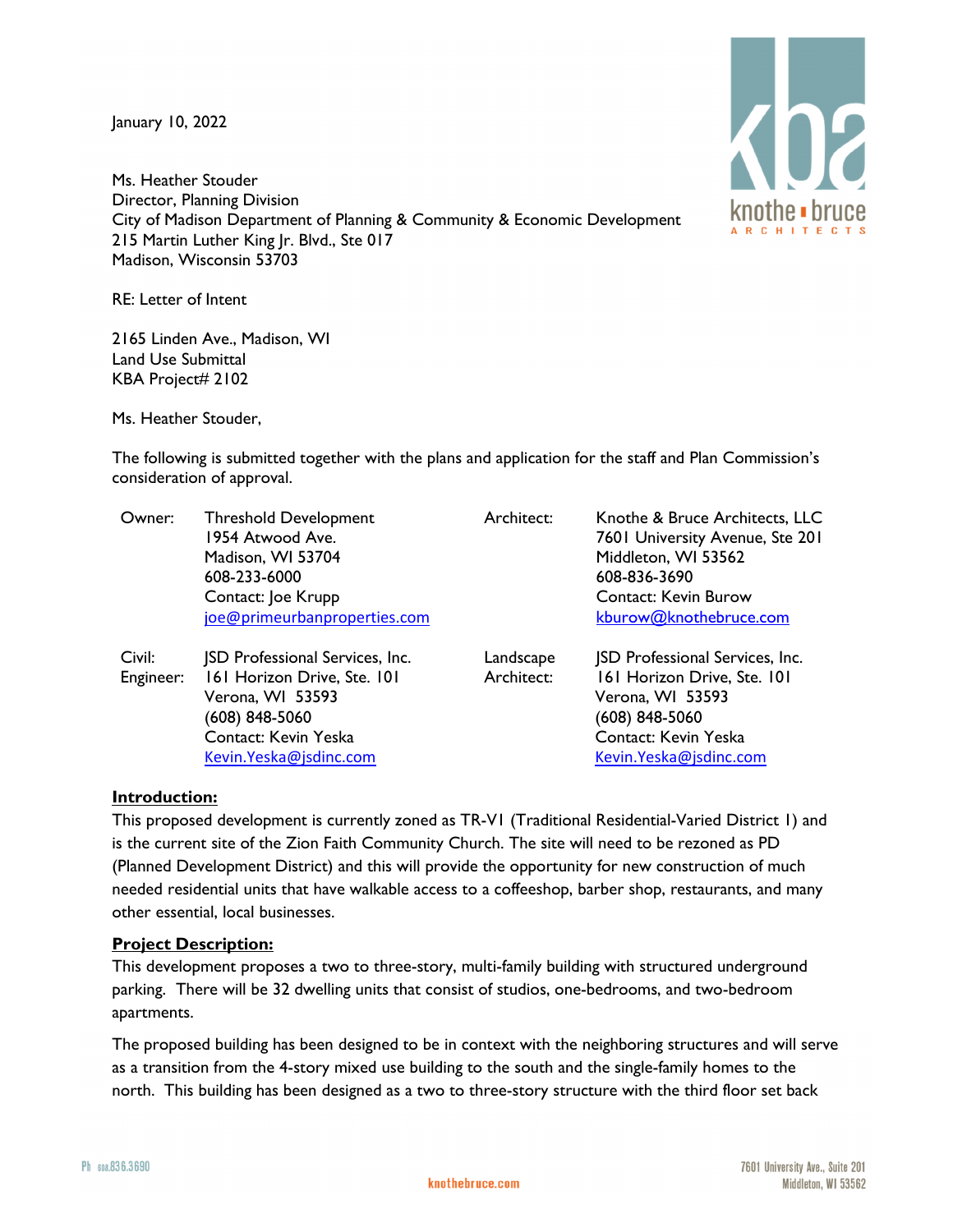Letter of Intent – Land Use 2165 Linden Ave. January 10, 2022 Page 2 of 3

on all street sides of the property such that there are only two-story facades along the sidewalks. The building has also been designed to resemble townhomes built next to each other so that the residential scale and context is further reinforced. This design solution was achieved after much discussion with the stakeholders of this project, as explained in more detail below. The garage access is located along the south side of the building and is utilizing a shared access easement between the neighboring properties to keep all vehicular traffic away from the surrounding neighborhood.

# **City and Neighborhood Input:**

We met with the City Staff and the Alder very early on in this process to have a solid understanding of the steps that would need to be taken for this redevelopment to be approved. There were then multiple meetings directly with the immediate neighbors of this property and larger group neighborhood meetings as well, that were spearheaded by Brad Hinkfuss with SASY. These often-included Alder Benford and then Alder Foster was included as well. The project evolved through these discussions and the final resulting design was based on a joint consensus reached with all parties. We then presented this project to DAT and received further feedback and that information that has been taken into account with this submittal.

## **Demolition Standards**

The structure to be removed has served the community well but unfortunately given today's environment and the diminishing number of members of the Zion Faith Community, the building is no longer needed to host worship services or provide other uses for this congregation. Zion has merged with Lakeview Moravian Community Church and will be basing their ministries out of that facility and has made the hard decision that this building will no longer be used. The structure itself, while having sentimental value, is not a landmark structure, nor does it have any historical significance for this area. Also, it is not of an uncommon or unusual design or method of construction, and as such should meet the demolition criteria. We believe the demolition standards can be met, and a Re-use and Recycling Plan will be submitted prior to the deconstruction of the existing commercial structure.

## **Site Development Data:**

| Densities:            |                                   |
|-----------------------|-----------------------------------|
| Lot Area              | 20,597 S.F. / 0.47 acres          |
| <b>Dwelling Units</b> | 32 DU                             |
| Lot Area / D.U.       | 644 S.F./D.U.                     |
| Density               | 68 units/acre                     |
| Open Space            | 3,702 S.F.                        |
| Open Space / Unit     | 116 S.F./Unit                     |
| Lot Coverage          | 15,166 S.F. = $74\%$ of total lot |
|                       |                                   |

Building Height: 2 to 3 Stories